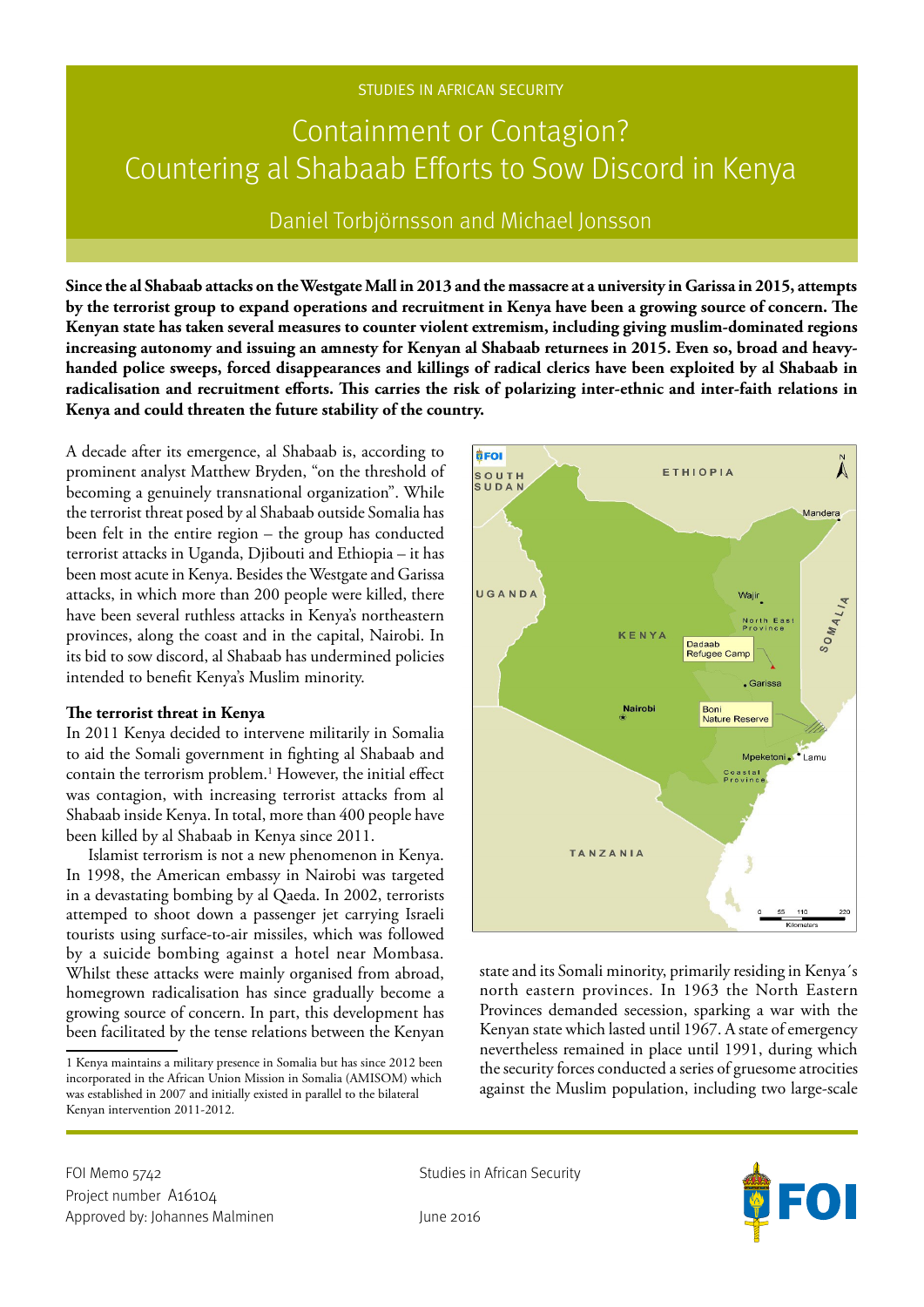

massacres in 1980 and 1984. The predominantly Swahili speaking Muslims of the coastal region does not enjoy a much better relationship with the Kenyan state, and secession sentiments have been prevalent for quite some time. To date, the Muslim-dominated north east and coastal regions remain politically and economically marginalized.

The strategic logic behind the al Shabaab attacks is threefold. Firstly, al Shabaab has repeatedly claimed that these attacks are *retribution* for Kenya´s military intervention and continued participation in the African Union Mission in Somalia (AMISOM).2 Equally importantly, al Shabaab seeks to *sow discord* between the Somali minority and the majority population in Kenya, provoking the state to overreact, with increased radicalisation as a result. Lastly, it is believed that the growing ascendancy of Daesh on the global jihadi scene is pressuring al Shabaab to show its *continued relevance and strength*, and perhaps to copy parts of its playbook.

Underpinning the threat posed by al Shabaab in Kenya is a longstanding network, which has facilitated radicalisation and recruitment to al Shabaab and its local affiliate, *al Hijra*. Recruitment to these organisations has often been carried out surprisingly overtly. Between 2011 and 2014, an estimated 1,000 people from Kenya and Tanzania – mainly Kenyans – travelled to Somalia to receive training and battle experience with al Shabaab. Al Hijra became officially affiliated with al Shabaab in January 2012, when its leader was appointed responsible for al Shabaab operations in Kenya. The appointment was a sign of al Shabaabs growing regional aspirations, as it entailed acceptance of non-Somali members, specifically Swahili-speaking Muslims. Al Hijra's predecessor, the Muslim Youth Center, had for years been recruiting among the youth in Nairobi and elsewhere, posing as a social organisation working against the marginalisation of Muslims.

## **The Kenyan Counterterrorism Response**

Al Shabaab's chosen method of operation in Kenya has been to enable a small group of sympathisers to carry out attacks in order to provoke state countermeasures in the hope that they will be perceived as unfairly targeting all Muslims. This is intended to facilitate further radicalisation and expanding the base from which recruitment to its cause can be made. Even though this strategy is quite evident, it

nonetheless remains challenging to counteract. Particularly because the Kenyan security forces have been predictable in playing in to its adversary's narrative, hitting hard on the Muslim population.

Following the Westgate attacks, the Kenyan authorities initiated *Operation Usalama Watch*, which was allegedly riddled with human rights abuses. The round-up operation mainly targeted Somalis and Kenyan Somalis in Nairobi and Mombasa, and generated almost 4000 arrests. It has been heavily criticised for involving arbitrary arrests based on ethnicity, as well as excessive use of force. Alongside this, there have been allegations of a "dirty war" being waged against suspected al Shabaab supporters. Several suspected terrorists have been murdered in unresolved killings – including of Aboud Rogo, one of the ideological leaders of al Hijra. Disappearances are allegedly widespread. Leading human rights NGOs have accused the Anti-Terrorism Police Unit responsible for series of extrajudicial executions, disappearances and ill-treatment since 2007. However, close observers of Kenya asserts that the security forces are sometimes blamed for abuses in which it has no hand. The Chair of the Muslim Human Rights Forum in Kenya also defended the police force in 2013, arguing that inefficiencies in the criminal justice system sometimes caused a minority of police to act outside the law.

There is a common perception that it is the Somali minority, rather than suspected terrorist cells, that have been the target of law enforcement sweeps. This carries the risk of antagonising youths who already feel maltreated by the state. Predictably, al Shabaab has sought to capitalise on the alleged abuses by state agents in its propaganda. According to some analysts, *Operation Usalama Watch* has served as a "wonderful recruitment tool" for al Shabaab. Along the Kenyan coast there are individual centres of recruitment, where scores of young men have gone missing to later report having joined al Shabaab. In a survey of Kenyan al Shabaab members by the Institute of Security Studies, 87% of respondents claimed that they joined the organisation due to "religious" motives. Notably, 97% of the respondents also perceived that their religion was under threat, with 49% citing the Kenyan government as the main enemy. These numbers correspond with the narrative that Islam is under attack by the West, including by the Kenyan government, which is seen as an agent of the West. As with other Islamist terrorist groups, there also seems to be a generational divide regarding views on al Shabaab, as 71% of recruits reported joining with friends, whereas only 11% informed

<sup>2</sup> Kenya's long-term commitment to AMISOM is currently being debated in Nairobi although it is unclear to what extent the attacks by al Shaabab has had on influencing the debate about a possible withdrawal.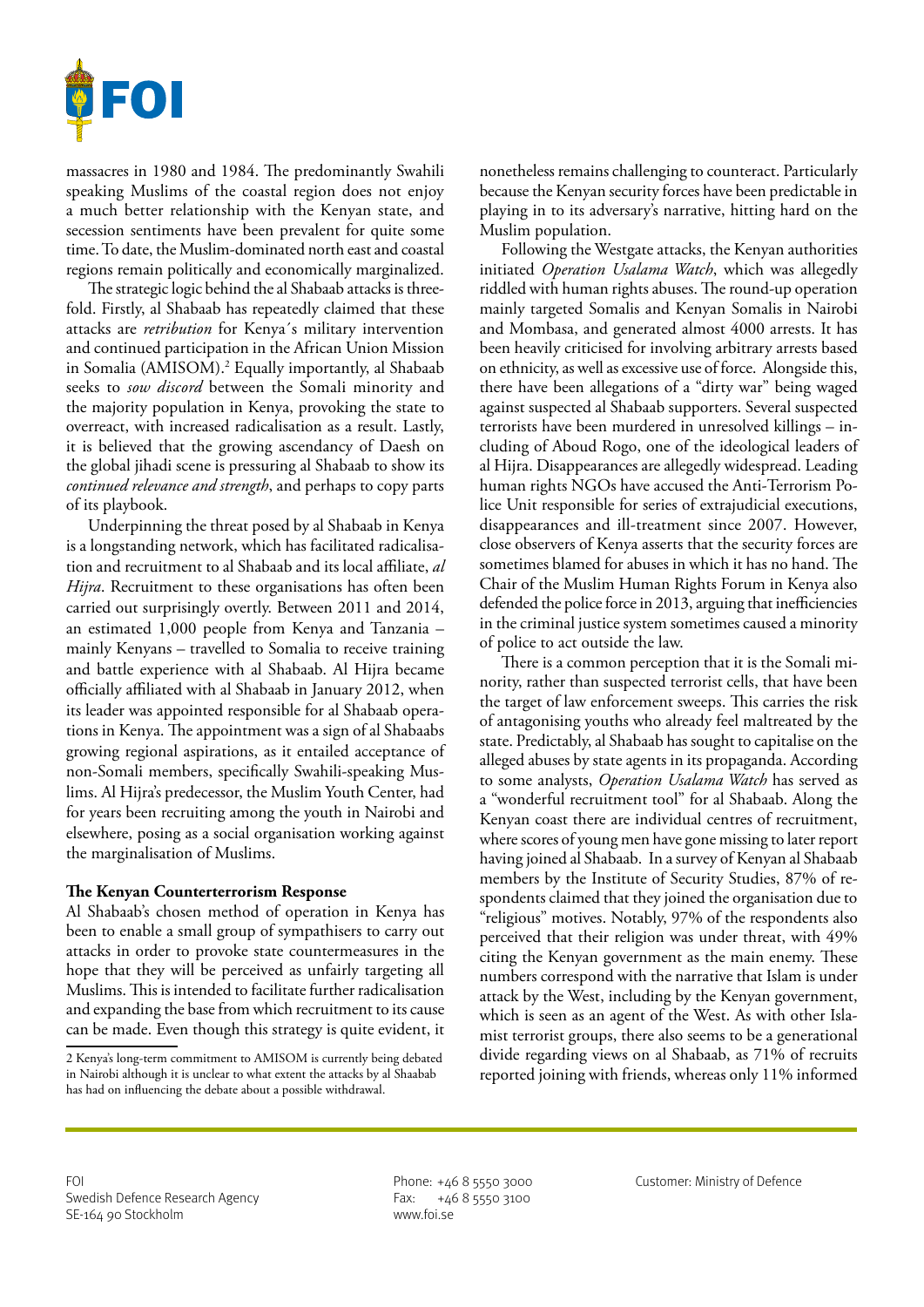

their parents prior to enlisting. These findings coincide with reports of young people joining al Shabaab in small groups and informing their families only upon arrival in Somalia, knowing that they would otherwise object.

The Kenyan authorities have experienced significant difficulty to prevent terrorist recruitment and attacks while respecting human rights and avoiding alienating the Muslim minority. The government recently announced its intention of closing down Dadaab – one of the world's largest refugee camps, housing an estimated 350 000 Somali refugees, a third of whom were born in Kenya – by November 2016. Whilst Kenyan authorities are understandably frustrated by security issues they perceive as emanating from the camp, closing it abruptly could easily bolster al Shabaab, as uprooted refugees would scatter into southern Somalia or disperse to other parts of Kenya**.**

The Kenyan state has seemingly improved its capacity to identify assailants and stop attacks before they take place. For instance, in the beginning of May 2016, the Kenyan police chief announced that security forces had foiled a planned large-scale attack "akin to the Westgate Mall attack". Five individuals, three of whom are medical students, are suspected of having planned to use anthrax to conduct a biological attack within Kenya. Furthermore, close observers claim that Kenyan security forces have improved their methods and level of professionalism when conducting operations. For instance, the Garissa University attack was reportedly handled with better preparation and greater restraint than the response to the Westgate Mall attacks. There are also tentative signs of improved collaboration between different police agencies as well as between police, the military and intelligence service.

The Kenyan counterterrorism response has involved a significant military component. Kenyan security forces are, since last fall, undertaking an operation to rid Boni Forest – a vast forested area in the borderlands between Kenya and Somalia – of al Shabaab fighters who are said to have made it their base. According to the Kenyan authorities, the operation has been successful, generating 36 arrests in its first nine months and forcing remaining fighters to flee into Somalia. The operation has nevertheless been surrounded with controversy, resulting in displacements and civilian casualties.

Recognising that an iron fist response *per se* will be insufficient in turning the tide, the Kenyan state has also sought complementary solutions, with varying degrees of success.

Following the Garissa attacks in 2015, the Kenyan state announced an amnesty for Kenyan al Shabaab returnees. However, many believe that mistrust of the Kenyan security services will undermine the success of this offer. To date, it is difficult to obtain data on how many ex-combatants have de facto taken advantage of the amnesty. More promising perhaps is an ongoing effort to devolve more power to Kenya's north-eastern counties of Mandera, Garissa and Wajir. This process has not been free of friction. The International Crisis Group has described it as undermined by "dominant clans monopolizing power and growing corruption". Predictably, al Shabaab has sought to exploit these local conflicts and there have been claims of aggrieved communities colluding with al-Shabaab. On balance, however, the benefits of increasing regional autonomy has outweighed the problems it has generated. With the appointment of a local security coordinator with Somali roots, and initial signs that the revamped local police force is making headway against al Shabaab cells, there are also hopes that security will again improve. Lastly, there are a host of smaller counter violent extremism efforts<sup>3</sup> underway in Kenya. Whilst commendable, these have to compete against a smooth and efficient media operation currently run by al Shabaab.

#### **Containment or Contagion? – The Road Ahead**

As al Shabaab has proven to be notably resilient, adapting to the presence of international forces inside Somalia, as well as maintaining and even increasing its operational tempo in southern Somalia, the threat to Kenya posed by the terrorist group will likely remain for the foreseeable future. Furthermore, the pressure on Kenyan authorities may even increase. This was painfully demonstrated by the attack on the Kenyan Defence Forces in El Adde forward operating base in Jubaland in January 2016, in which more than 100 soldiers were killed. Following the attack, the Kenyan state has sought to mend its poor relationship with the Somali Marehan clan, which is strong in southern parts of Somalia and along the Kenyan border, hoping that this will generate advance warnings of imminent al Shabaab attacks in the area.

Inside Kenya, the long-term consequences of the law enforcement responses remain to be seen. Over the past year, the number and scale of terrorist attacks have decreased, while a handful of terrorist plots interrupted by law enforcement agencies has come to public knowledge. Furthermore, some of the most visible and fiery "agents of

<sup>3</sup> Countering Violent Extremism (CVE) is a concept which includes efforts to prevent violent extremists from radicalizing, recruiting or inspiring groups or individuals to commit acts of violence.